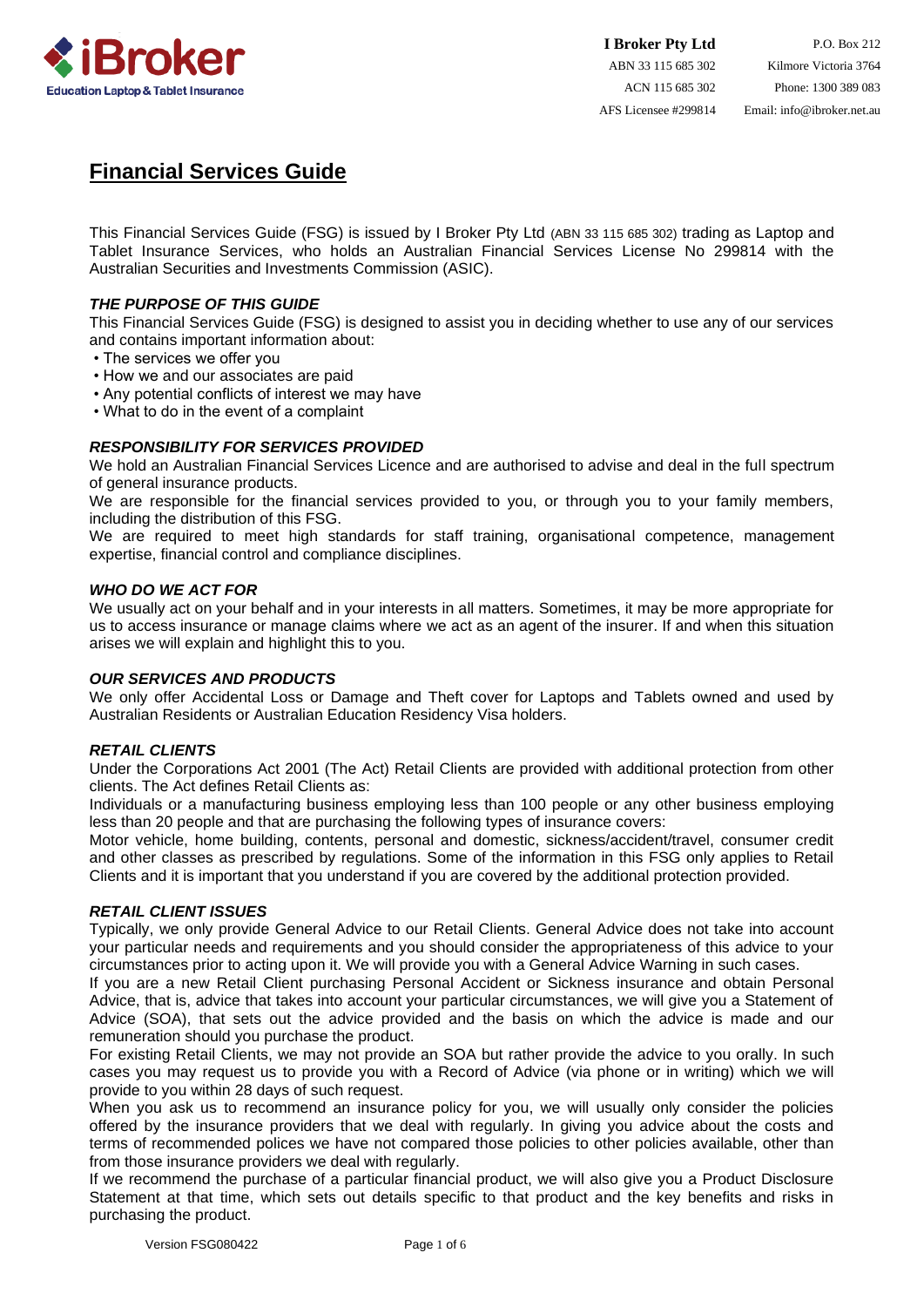## *PERSONAL INFORMATION*

The Privacy Act 1988 sets out standards for the collection and management of personal information. With your consent, we will only use your personal information for general insurance services. Our Privacy Policy Statement is available free of charge upon request.

## *COMPLAINTS AND CONTACTS*

Clients not satisfied with our services should contact our Complaints Officer. We are members of the Australian Financial Complaints Authority (AFCA), a free consumer service. Further information is available from our office, or contact AFCA directly on 1800 931 678 or visit www.afca.org.au. We also follow The Insurance Brokers Code of Practice. You are able to contact us by phone, in writing, email or in person.

## *COMPENSATION*

We hold a Professional Indemnity Policy. This policy is designed to pay claims by Third Parties (including our clients) arising out of our Professional Negligence. The policy extends to covers us for work done for us by representatives/employees after they cease to work for us and satisfies the requirements for compensation arrangements under Section 912B of The Act.

## *CONTACT AGREEMENT*

To ensure that we provide you with appropriate products and services, you agree to us calling you to discuss any new products and services. If you do not wish to receive such calls please advise us and we will place you on our Do Not Call Register.

## *ELECTRONIC DELIVERY OF DISCLOSURE NOTICES*

Please note that where possible we prefer to provide all correspondence and disclosure notices (including Financial Services Guides and Product Disclosure Statements) to you electronically, via email attachments or email links to documents/websites etc. If you have provided your email address to us we will typically use that email address for all correspondence and disclosure notices. Should you not wish to be sent disclosure documents electronically please advise us and we will update our records accordingly.

## *OUR SOURCES OF INCOME*

When placing your insurance, we usually receive a commission from the insurer. The amount varies between 0% and 30% of the base premium you pay. Where a policy is cancelled before the period of insurance has ended we will usually retain the commission on any return premium involved.

If you are a Retail Client and we give you Personal Advice, commission amounts will be provided in any SOA or on any relevant invoices where an SOA is not provided. When we give you General Advice, full commission information (including dollar amounts) will be provided on request.

We have a set of standard non refundable Broker Fees that we charge you for services such as:

- Market research on products available.
- Assessing the claims service of insurers.
- Sourcing alternative quotations and coverage.
- Risk analysis and portfolio co-ordination.

All fees payable for our services will be advised to you at the time of providing the advice or service.

We may receive additional remuneration from insurers with whom we have profit share or volume bonus arrangements. This remuneration is payable if we meet certain agreed sales and/or profitability targets set by the insurer. If we have profit share arrangements with an insurer that apply to a product we recommend to you, we will advise you of this at the time of making any such recommendation if the amount involved is material.

We retain the interest on premiums paid by you that are held in our trust account before paying the insurer. If you pay by credit card we may charge a credit card fee, which is shown separately on our invoices and is non refundable. This fee covers the cost of bank charges etc. associated with such facilities.

Premium funding products enable you to pay your Invoice by installments. Premium funders do charge interest. We can arrange premium funding if you require it. We will normally receive a commission of between 1% and 4% of the amount funded from the Premium Funder for arranging the funding. We will tell you the basis and amount of any such payment if you ask us.

## *HOW OUR REPRESENTATIVES ARE PAID*

Our representatives do not receive any benefit directly from the sale of a product to you. Our representatives may receive bonuses payable based on the overall performance of our business.

If a person has referred you to us, we may pay them a part of any fees or commission received. If you are a Retail Client and receive Personal Advice full remuneration details will be disclosed in the SOA or invoices related to the advice.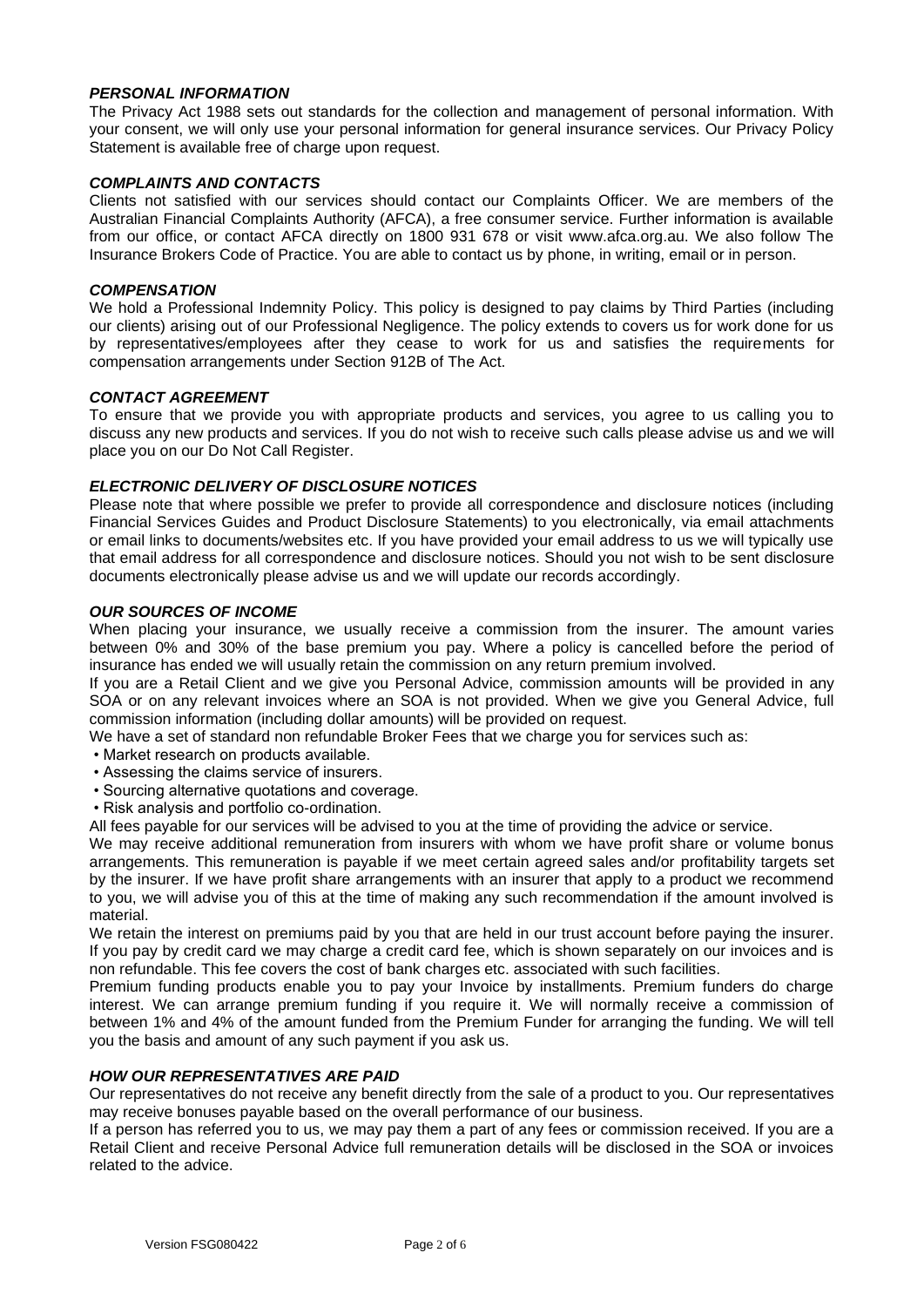## *CONFLICTS OF INTEREST*

As a business we have relationships with and receive income from various third parties as detailed in this FSG. To ensure that any conflicts arising from such relationships or income do not impair the level of advice and service that we provide to you we have noted any and all circumstances and/or relationships that may be considered a Conflict of Interest below:

Our approach to receiving income and other benefits from third parties is that we will ensure that you receive the most appropriate product or service that we have access to, whilst being mindful that as a business we must receive an adequate income to provide the services and facilities that you would expect from a professional insurance broker.

Conflicts of Interest:

1. One or more shareholders of I Broker Pty Ltd may also be a shareholder of the Wholesale Insurance Broker.

## *WHEN DOES THIS FSG APPLY FROM*

This FSG applies from 8<sup>th</sup> April 2022 Version FSG080422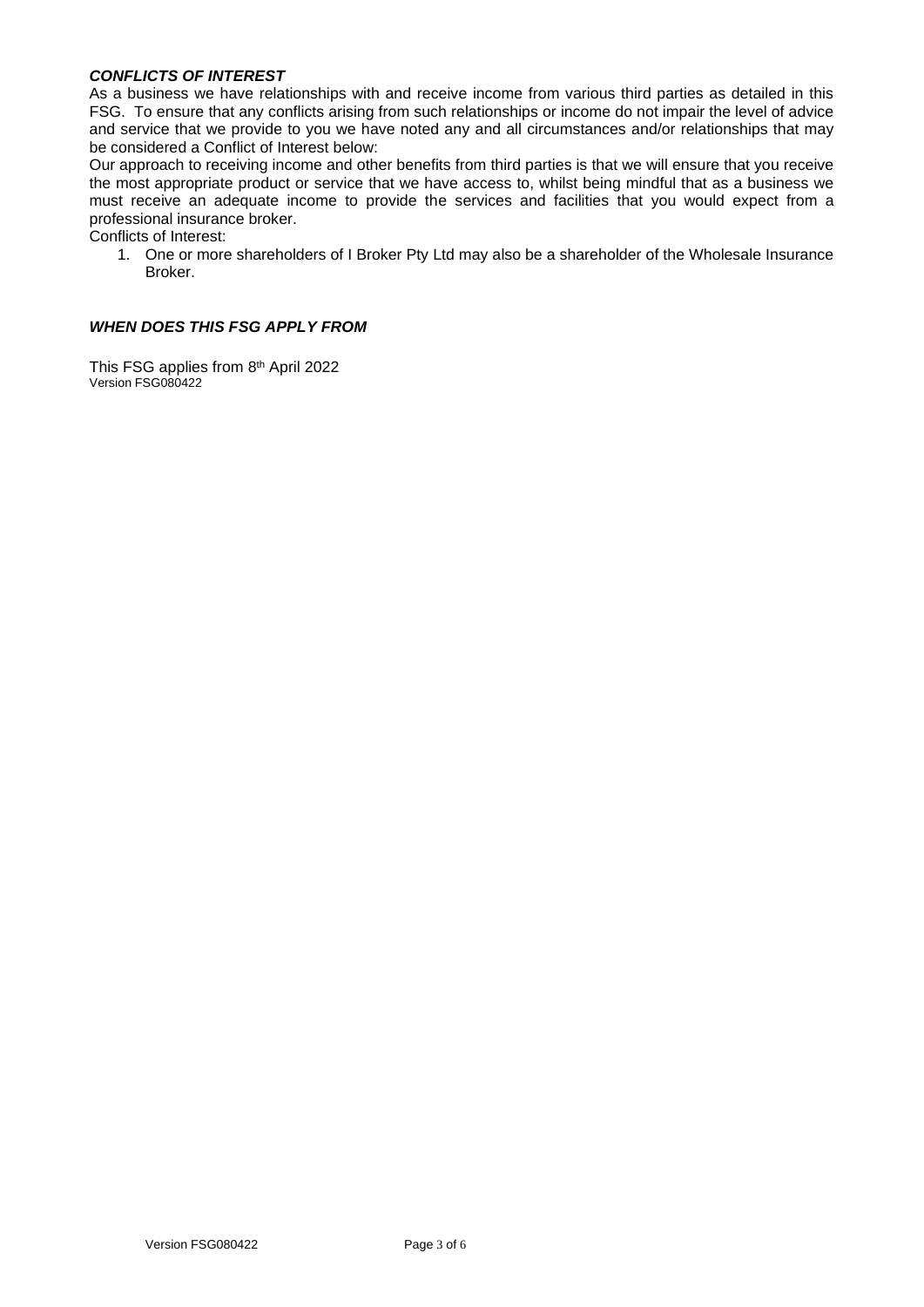# **IMPORTANT INFORMATION FOR CLIENT**

## **POLICY**

This notice refers to a contract of insurance that you have entered into via our company. You should refer to your policy document for the full terms and conditions applicable and you should read them carefully. Should any doubts arise as to the scope of cover provided, please contact us for an explanation.

## **YOUR DUTY OF DISCLOSURE**

Before you enter into a contract of general insurance and up until the commencement of the insurance, you have a duty, under the Insurance Contracts Act 1984 to either provide answers to questions or disclose specific information to the underwriter. You have the same duty before you renew, extend, vary or reinstate an insurance contract.

For Consumer Insurance Contracts, (Consumer Insurance Contracts are defined as insurance that is obtained wholly or predominantly for the personal, domestic or household purposes of the insured) your only duty is to take reasonable care not to make a misrepresentation when answering questions asked of you by the underwriter.

In all other situations you must tell the underwriter about anything that you know or could be reasonably expected to know taking into account the nature and extent of the insurance cover to be provided and the class of persons who would ordinarily be expected to apply for such insurance cover. You do not need to tell the underwriter anything that reduces the risk of the underwriter, that is of common knowledge; that the underwriter knows or, in the ordinary course of business, ought to know or that the underwriter has waived your duty to tell them about.

#### **NON-DISCLOSURE**

If you do not tell the underwriter anything you are required to, or in the case of Consumer Insurance Contracts fail to take reasonable care not to make a misrepresentation, they may cancel your contract or reduce the amount they will pay you if you make a claim, or both. If your failure to tell the underwriter is fraudulent, they may refuse to pay a claim and treat the contract as if it never existed.

## **RETAIL CLIENTS**

Under the Corporations Act 2001 and associated Regulations Retail Clients are provided with additional levels of protection from other insurance purchasers. The Act defines Retail Clients as:

Individuals or a small manufacturing business employing less than 100 people or any other business employing less than 20 people.

And that are being provided a financial service or product that relates to the following insurance covers:

Motor Vehicle (under 2 tonne), Home building, contents, personal and domestic, Sickness and Accident or Travel, Consumer Credit and other classes as prescribed by regulations.

## **WHAT ADVICE IS BEING PROVIDED (RETAIL CLIENTS ONLY)**

If you are a RETAIL CLIENT (refer above) and a Statement of Advice has not been provided to you with this invoice, then the advice that we are giving you related to this transaction is General Advice.

General Advice is advice that has been prepared without considering your current objective's, financial situation or needs. Therefore, before acting on this advice, you should consider the appropriateness of the advice having regard to your current objective's, financial situation or needs.

If the advice provided relates to the acquisition or possible acquisition of a new insurance policy and the underwriter has prepared a Product Disclosure Statement (PDS) we will have attached the PDS for your review. You should consider the PDS prior to making the decision to purchase this product. Further information regarding the income we have been paid by the underwriter for this transaction is available upon request.

## **DISPUTES**

Clients not satisfied with our services should contact our Complaints Officer. We are members of the Australian Financial Complaints Authority (AFCA), a free consumer service. Further information is available from our office or contact AFCA directly on 1800 931 678 or visit [www.afca.org.au](http://www.fos.org.au/). We also follow the Insurance Brokers Code of Practice.

## **CANCELLATION WARNING (RETENTION OF BROKERAGE AND FEES)**

If you cancel this insurance prior to the expiry date, we reserve the right to refund to you only the net return premium we received from the underwriter, and not refund any part of the brokerage or fees we received for arranging the cover. A broker fee may also be charged to process the cancellation.

## **AVERAGE OR COINSURANCE**

If your insurance cover is provided by an Industrial Special Risks, Fire & Perils, Business Package or Business Interruption/Consequential Loss policy it will usually contain an Average/Co-Insurance clause. These clauses typically apply where coverage is triggered by damage to property and the sum insured is expected to reflect the full replacement value of property or the annual profit of the business.

This means that if the sum insured(s) you nominate for the insured property / profits etc. are less than 100% of their full value at the time the insurance was effected (or renewed), then part of the loss will/may not be covered by the policy.

For example, a policy with a 100 % co-insurance clause pays as follows: if a building is insured for \$150,000 when its value is \$200,000, then in the event of a claim for damage of \$100,000, underwriters will only pay \$75,000 and you will suffer an uninsured loss of \$25,000. Therefore, it is important that the Sum Insured(s) you select are adequate to represent the full value of the insured property / profits and are calculated in accordance with the cover being arranged.

## **ELECTRONIC DELIVERY OF DISCLOSURE NOTICES**

Please note that where possible we prefer to provide all correspondence and disclosure notices (including Financial Services Guides and Product Disclosure Statements) to you electronically, via email or links to websites etc. If you have provided your email address to us, we will typically use that email address for all correspondence and disclosure notices. Should you not wish to be sent disclosure documents electronically please advise us accordingly and we will update our records accordingly.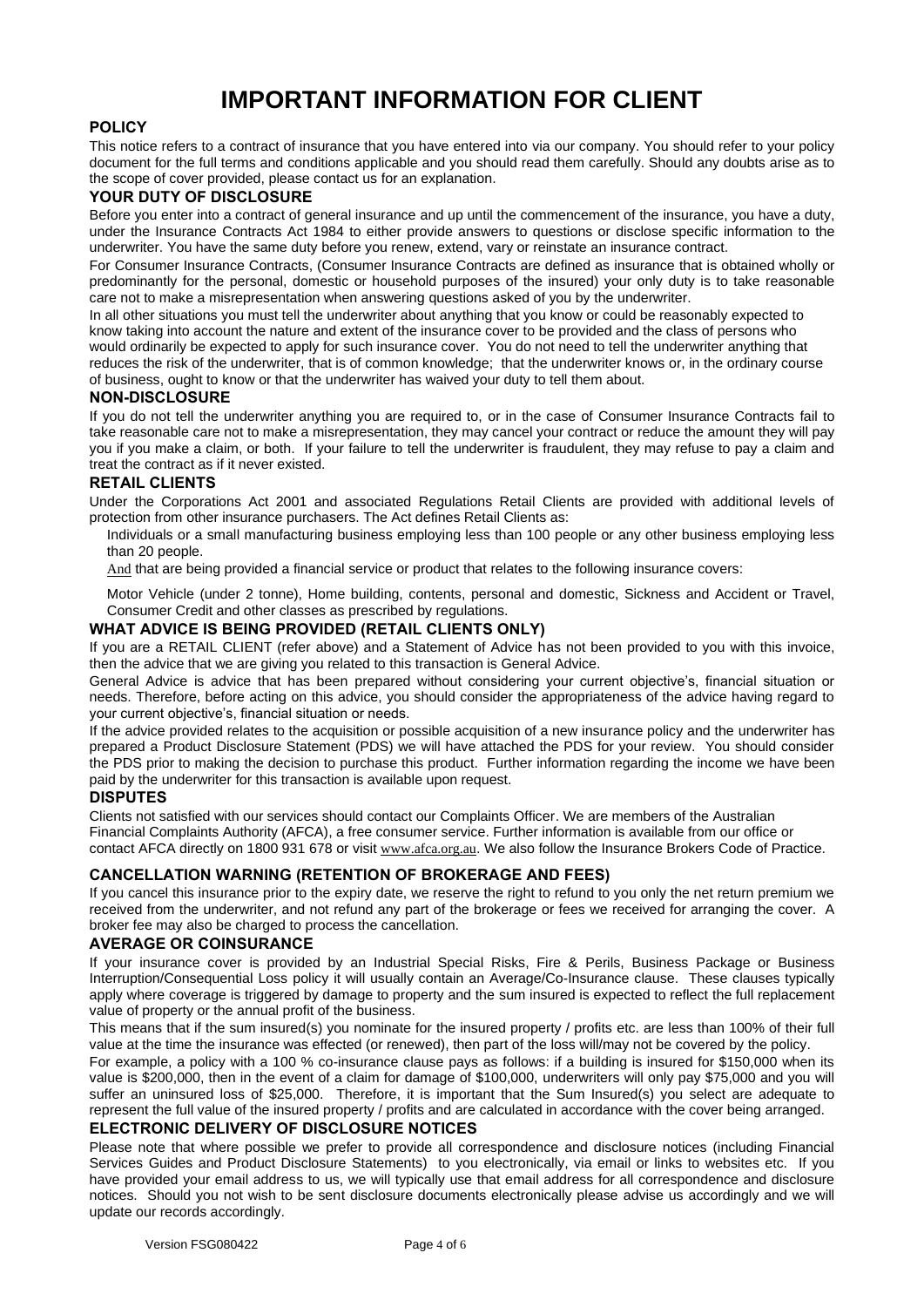## **WHOLESALE BROKER INFORMATION**

In some cases, we use the services of a Wholesale Broker (insurance intermediary) to access products that are not available to us directly from the insurer. You can identify where we have used an insurance intermediary as the Invoice/schedule will show that the policy is placed via another Insurance Intermediary. This situation usually arises where the insurance intermediary has developed a specialised product and competitive pricing for risks that are not commonly available directly from most underwriters. This means we are not dealing with the end insurer directly but via the insurance intermediary. All insurance intermediaries that we deal with are required to hold an Australian Financial Services Licence and to place all client funds received into a Trust Account and are required to meet the same high standards in the delivery of their services that apply to us. Importantly all claims will be the ultimate responsibility of and paid for by the end underwriter.

#### **PREMIUM FUNDING WARNING**

Premium funding allows you to spread out the cash flow associated with paying your insurance premiums over the next twelve months. We receive a commission from the funder for arranging the funding contract; full details are available on request.

Please note that should the insurance policy be cancelled before the expiry date for whatever reason, the Premium Funder will charge you the full interest applicable to the contract, as detailed in the Loan Application Form. Typically there will be no refund of our commission on the refund premium and no refund of any fee we may have charged you for arranging the cover. We also reserve the right to charge you a policy cancellation handling fee. In some cases underwriters also apply minimum premiums to policies, which may further reduce the refund that you might otherwise receive.

The impact of the above on you is that any refund you receive for the mid term cancellation of your policy will usually be significantly less than a pro rata calculation would produce and in extreme cases may involve you having to make an additional final payment even though the policy has been cancelled. Therefore prior to cancelling a policy and replacing it with another cover we strongly recommend that you discuss your situation with us so that we can advise the exact extent and impact of the early cancellation provisions mentioned above.

#### **UTMOST GOOD FAITH**

Every contract of insurance is subject to the doctrine of utmost good faith which requires that the parties to the contract should act toward each other with the utmost good faith. Failure to do so on your part may prejudice any claim or the continuation of cover provided by Underwriters.

## **UNDERWRITING AGENTS AND WHOLESALE BROKERS**

In some cases, we access insurance products via Underwriting Agents and Wholesale brokers rather than directly with the insurer. In such cases should you wish to access the Financial Services Guide of the Underwriting Agency or Wholesale Broker please contact us and we will arrange to have a copy sent out to you.

#### **CONTACT AGREEMENT**

To ensure that we provide you with appropriate products and services, you agree to us calling you at our discretion to discuss any new products and services. If you do not wish to receive such calls, please advise us and we will place you on our Do Not Call Register.

## **CONTRACTUAL LIABILITY**

Many commercial or business contracts contain clauses dealing with your liability (including indemnities or hold harmless clauses). Such clauses may entitle your underwriters to reduce cover, or in some cases, refuse to indemnify you at all. You should seek legal advice before signing and accepting contracts. You should inform us of any clauses of this nature before you enter into them.

#### **THIRD PARTY INTERESTS**

Some insurance policies may only provide cover for your interest in the property insured and may not cover the interest of any third parties unless you have informed the insurer of them, they are noted on the policy. For example, if property is jointly owned, or subject to finance, the interest of the joint owner or financier may be excluded, if it is not specifically noted on the policy.

#### **ALTERATIONS**

No alterations to the risk whatsoever will be admitted and will not take effect until acceptance is confirmed by the underwriter.

#### **PAYMENT**

You will not be insured if you fail to pay the premium in full within 14 days from commencement of the risk for new policies and prior to the due date for renewals unless alternative credit arrangements have been agreed with us in writing.

## **NEW POLICIES**

Notwithstanding the above, you will not be insured if you do not submit the relevant Proposal within 30 days from commencement of the risk unless an extension of time has been agreed with us in writing.

#### **PRIVACY ACT**

The Privacy Act 1988 requires us to inform you on how we collect, use and disclose your personal information. A copy of our Privacy Policy Statement is available on request from our office or from our Website.

#### **COOLING OFF**

All Retail Products are subject to a 14-day "cooling off period". This means that if you are not happy with a Retail Product, you have 14 days to withdraw from the new contract at no cost to you other than our broker's fee, which is not refundable.